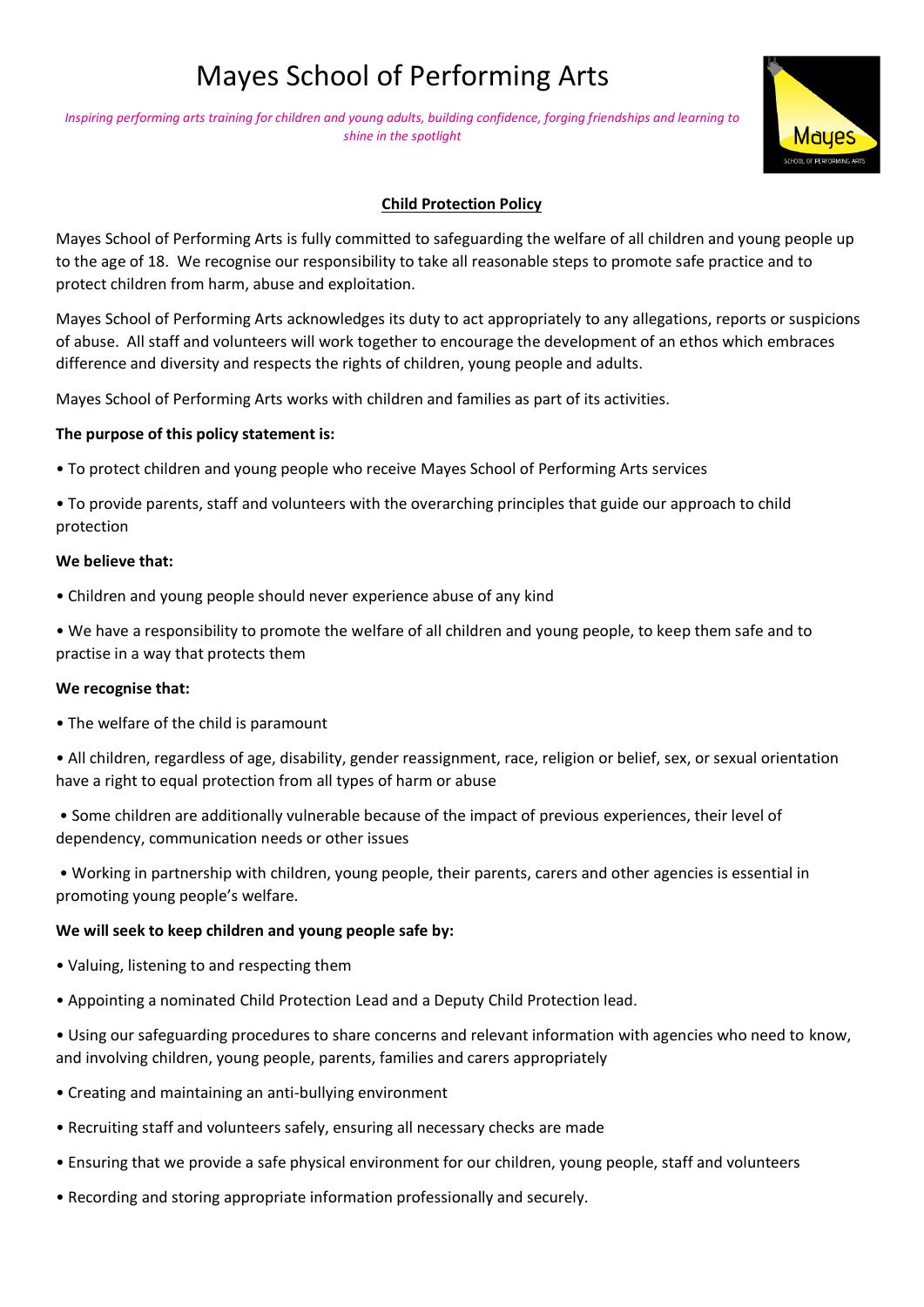## **WHAT IS ABUSE?**

Government guidelines in Working Together to Safeguard Children categorises abuse as:

# • Physical abuse • Emotional abuse • Sexual abuse • Neglect

# What is physical abuse?

Physical abuse includes hitting, shaking, throwing, poisoning or misuse of medications, burning or scalding, drowning, suffocating or otherwise causing physical harm. Physical harm may also be caused when a parent or carer feigns the symptoms or deliberately causes ill health to a child whom they are looking after.

# What is emotional abuse?

Emotional abuse is the persistent emotional ill-treatment of a person such as to cause severe and persistent adverse effects on that person's emotional development. It may involve making the individual feel or believe that they are worthless, unloved or inadequate. It may also involve causing the person to feel often frightened or in danger. It may involve exploitation or corruption.

## What is sexual abuse?

Sexual abuse involves forcing or enticing a child or young person to take part in sexual activities, whether or not the child or young person is aware of, or consents to, what is happening. The activities may involve physical contact, including penetrative or non-penetrative acts. Sexual abuse also includes noncontact activities such as involving children or young people in looking at, or in the production of, pornographic material or watching sexual activities, or encouraging them to behave in sexually inappropriate ways. Sexual abuse may be same sex or opposite sex, may be by other children, young people or adults. People from all walks of life may be sexual abusers.

## What is neglect?

Neglect is the persistent failure to meet a child's or young person's basic physical and or/psychological needs, likely to result in the severe impairment of the person's health or development. It may involve a parent or carer failing to provide adequate food, shelter and clothing, failure to protect a child or young person from physical harm or danger, or the failure to ensure access to appropriate medical care or treatment.

# **Disclosure of abuse**

Children and young people may disclose abuse in a variety of ways, including:

- Directly– making specific verbal statements about what's happened to them
- Indirectly making ambiguous verbal statements which suggest something is wrong
- Behaviourally displaying behaviour that signals something is wrong (this may or may not be deliberate)
- Non-verbally writing letters, drawing pictures or trying to communicate in other ways.

## If a child confides in a member of staff that abuse has taken place, they will:

- Remain calm and in control, but do not delay in taking action
- Listen carefully to what has been said. Allow the child to tell you at their own pace and ask questions only for clarification. Don't ask questions that suggest a particular answer.

• Don't promise to keep it a secret. Use the first opportunity you have to share the information with the Child Protection lead. Make it clear to the child that you will need to share the information with others and that you will only tell the people who need to know and who should be able to help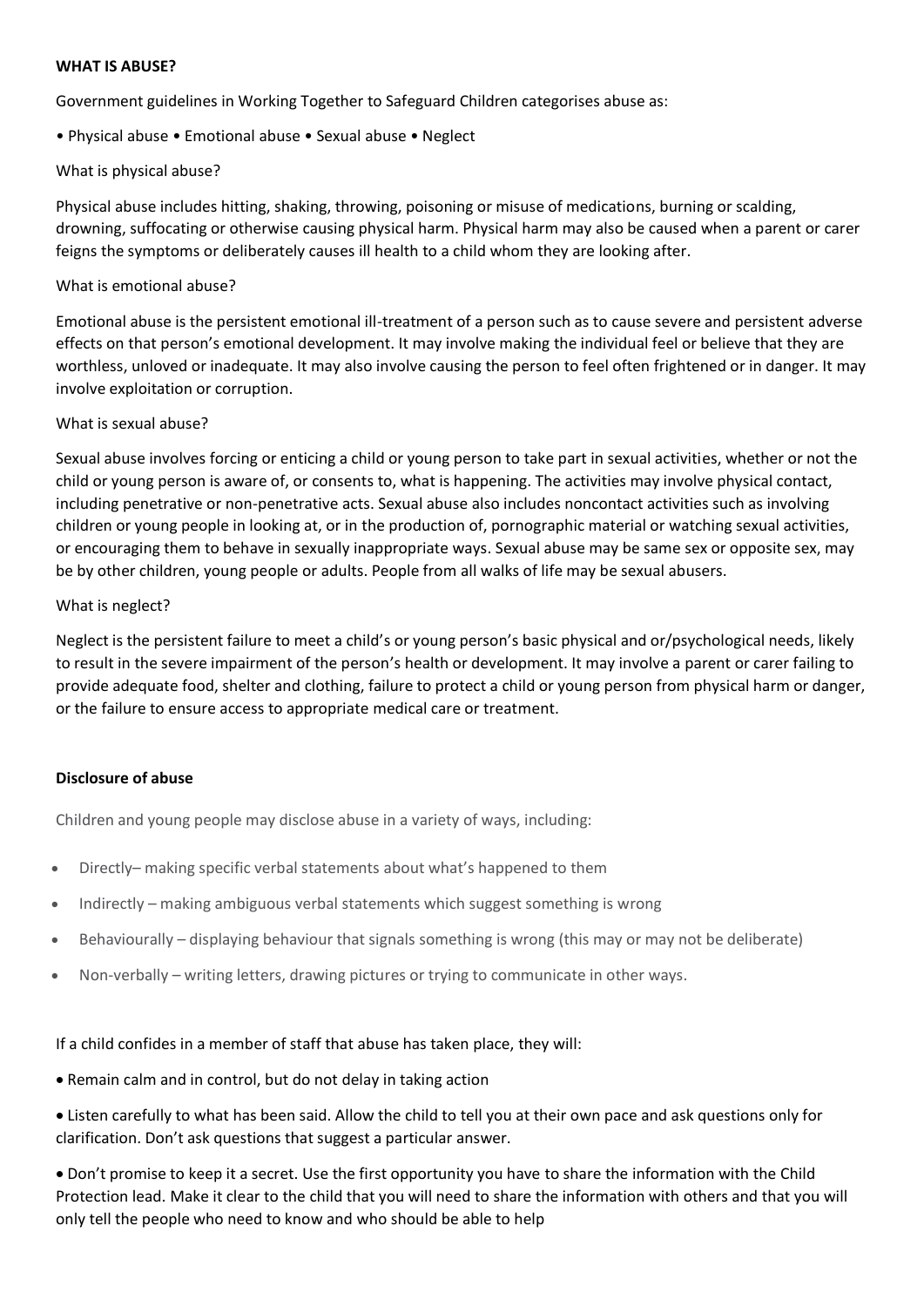- Reassure the child that they 'did the right thing' in telling someone.
- Tell the child what you will do next

• Speak immediately to the designated Child Protection Lead (the person with responsibility for child protection). It is that person's responsibility to liaise with the relevant authorities, usually Children's Social Care or the Police

• Never investigate or take sole responsibility for a situation where a child makes a disclosure

• As soon as possible after the disclosing conversation, make a note of what was said, using the child's own words on the Mayes School of Performing Arts disclouse/concern document. Note the date, time, any names that were involved or mentioned, and who you gave information to. Make sure you sign and date your record.

Mayes School of Performing Arts have a duty of care to pass on any information that may be disclosed or observed to cause concern to us during contact with our children to the local authority and MASH (The Multi-Agency Safeguarding Hub, which is made up of a range of organisations in Suffolk who are responsible for safeguarding adults and children) for possible investigation. If recommended, we will follow up any verbal discussion to the Safeguarding team with a written referral within 48 hours.

Discussion with the parent/carer would take place in regards to this referral following conversation with appropriate departments in the local authority (Social Care) after seeking advice to ensure children remain safe at all times.

Concerns will be recorded in writing, signed and dated by the Child Protection Lead for Mayes School of Performing Arts. These will be kept securely for the period of time that is required whilst investigations are happening by other authorities as these may assist with their investigations. These will be destroyed appropriately following advice.

Any report of concern about the behaviour of a member of staff or allegation of abuse against a member of staff must immediately be reported to the to the Megan Mayes (Child Protection Lead) or Lee Mayes (Deputy Child Protection Lead)

# **E-Safety**

• Most of our children will use mobile phones and computers. They are a source of fun, entertainment and education. However, we know that some men, women and young people will use these technologies to harm children. The harm might range from sending hurtful or abusive texts and e-mails, to enticing children to engage in sexually harmful conversations, webcam photography or face to face meetings.

• All staff/ volunteers aged 18 or above must not communicate with children via their phone or on social media. Communication should just be with the parent/carer

- Staff/volunteers aged 18 or above should not be 'friends' on social media with any pupil
- Cyber bullying by children via texts and e-mail will be treated as seriously as any other type of bullying

• Mobile phones with cameras should not be permitted in the changing rooms at performances except for emergency communication with the designated members of staff. No photos are to be taken by anyone on any device backstage.

## **In implementing this policy Mayes School of Performing Arts will:**

Ensure that all workers/members understand their legal and moral responsibility to protect children and young people from harm, abuse and exploitation.

Ensure that all workers/members and volunteers understand their duty to report concerns that arise about a child or young person, or a workers conduct towards a child or young person to the Child Protection Lead.